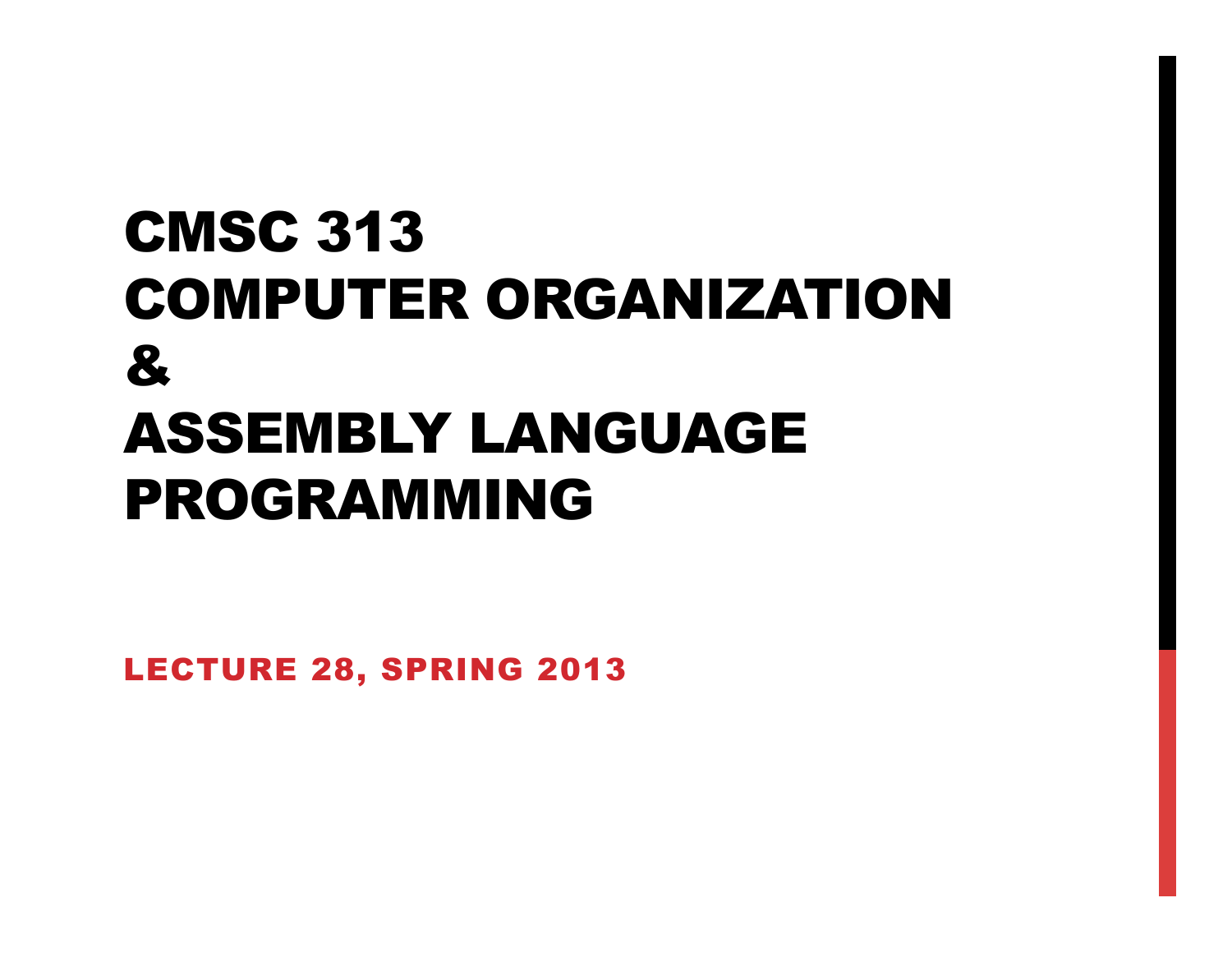## ANNOUNCEMENTS

- **Final Exam, Section 01** 
	- Tuesday, May 21, 10:30am 12:30pm, ITE 229
- **Final Exam, Section 02** 
	- Tuesday, May 21, 1:00pm 3:00pm, ITE 229
- **Switching sections must be pre-approved.**
- **Bring 8.5"x11" crib sheet, double sided.**
- **NO ELECTRONICS**
- **NO MAGNIFYING GLASSES!**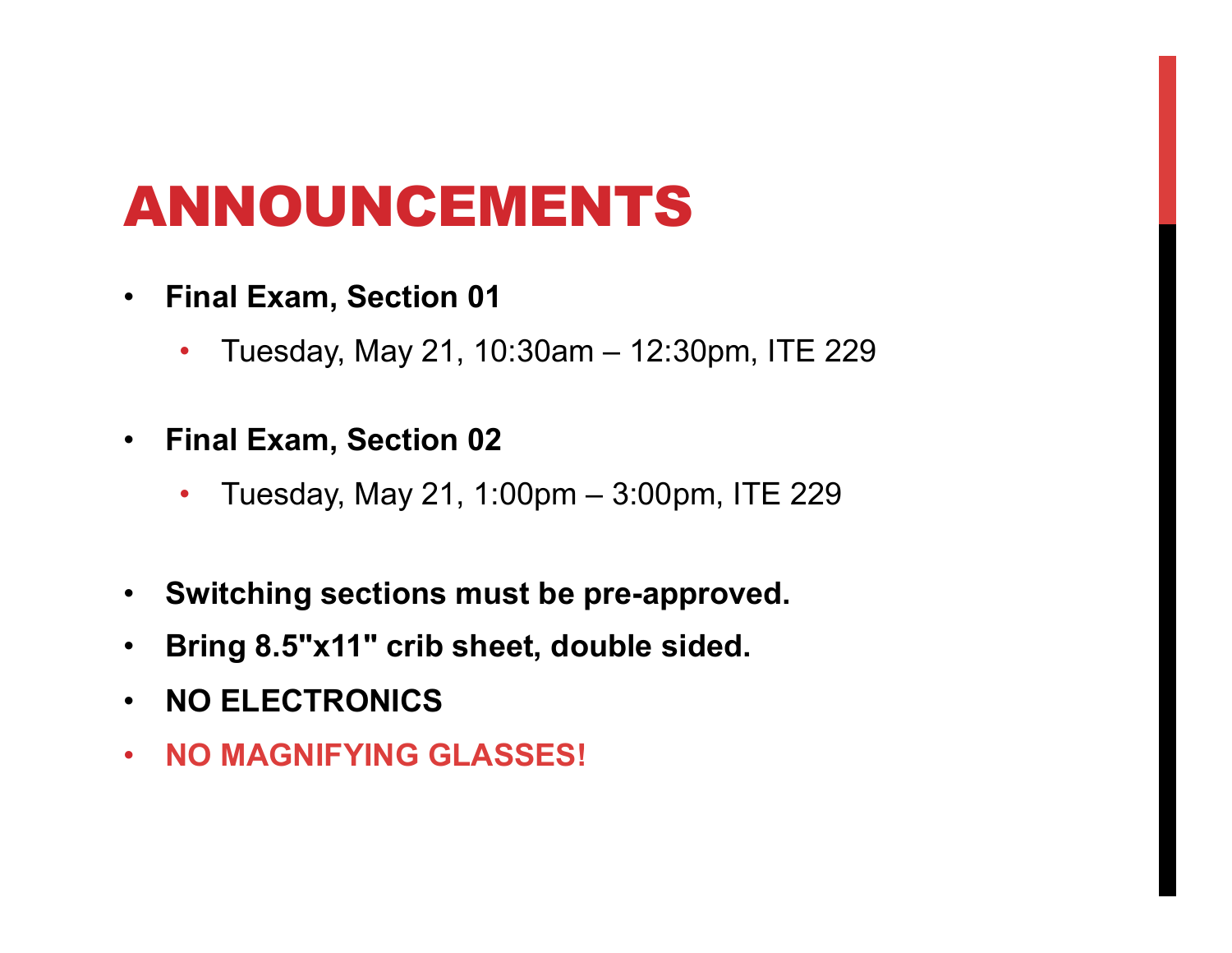## FINAL EXAM TOPICS

- **Assembly Language Programming**
- **C Programming**
- **Digital Logic**
- **Other Topics**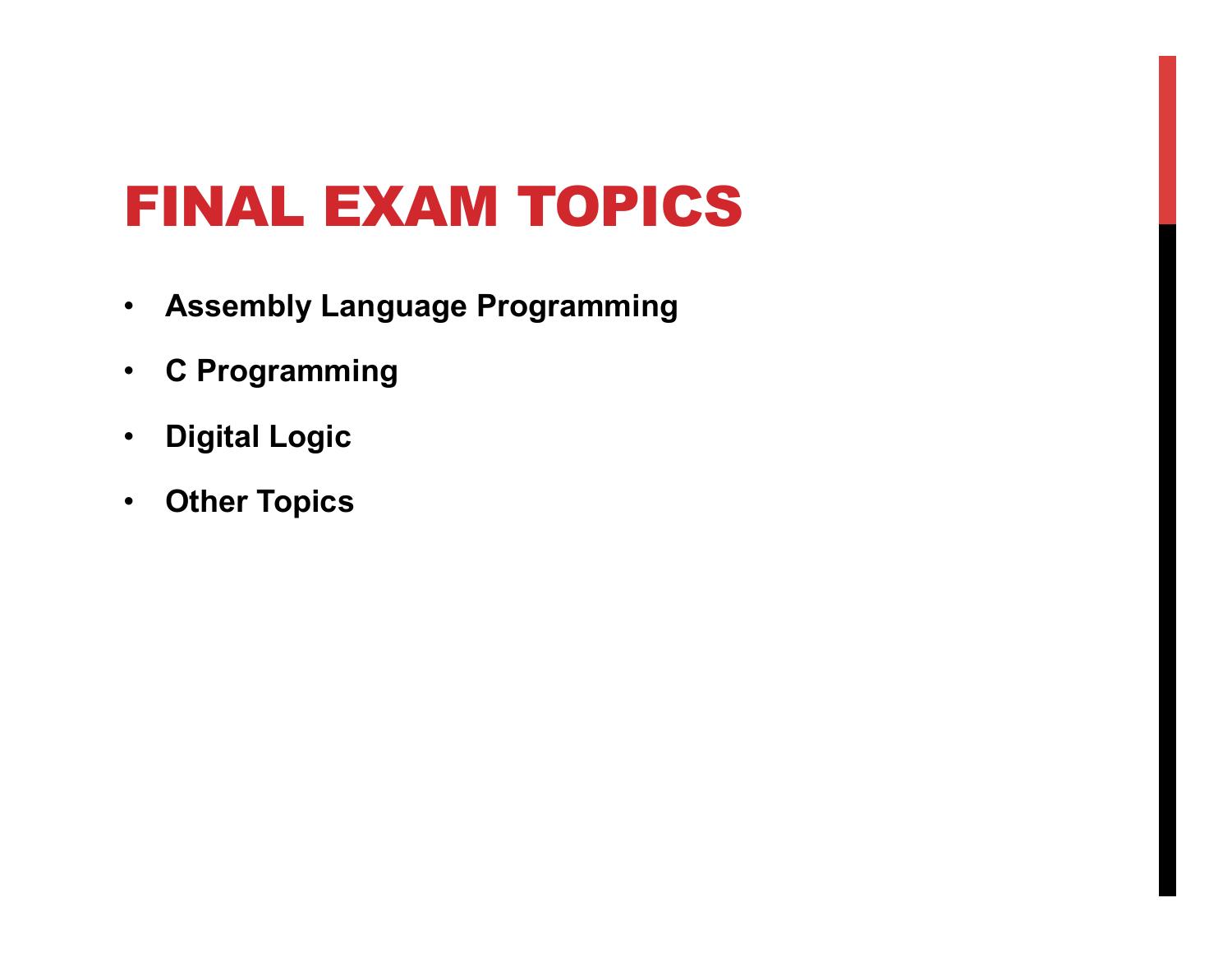# ASSEMBLY LANGUAGE PROGRAMMING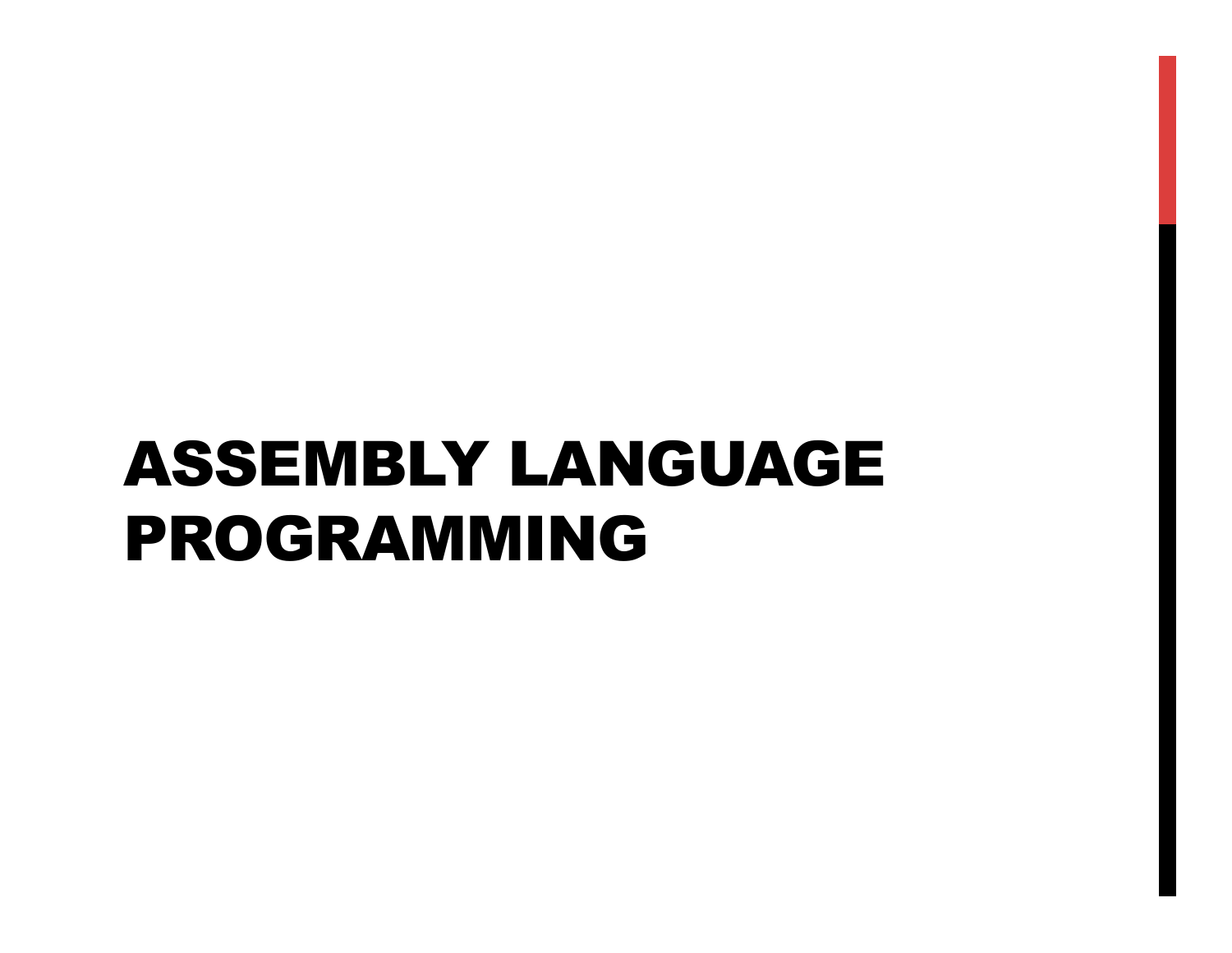## ASSEMBLY LANGUAGE BASICS

- **Base Conversion**
- **Data Representation** 
	- negative numbers: 2's complement, 1's complement, signed magnitude
	- ASCII
	- little endian vs big endian
- **Intel CPU** 
	- Registers
	- Addressing modes
	- Flags
	- Common instructions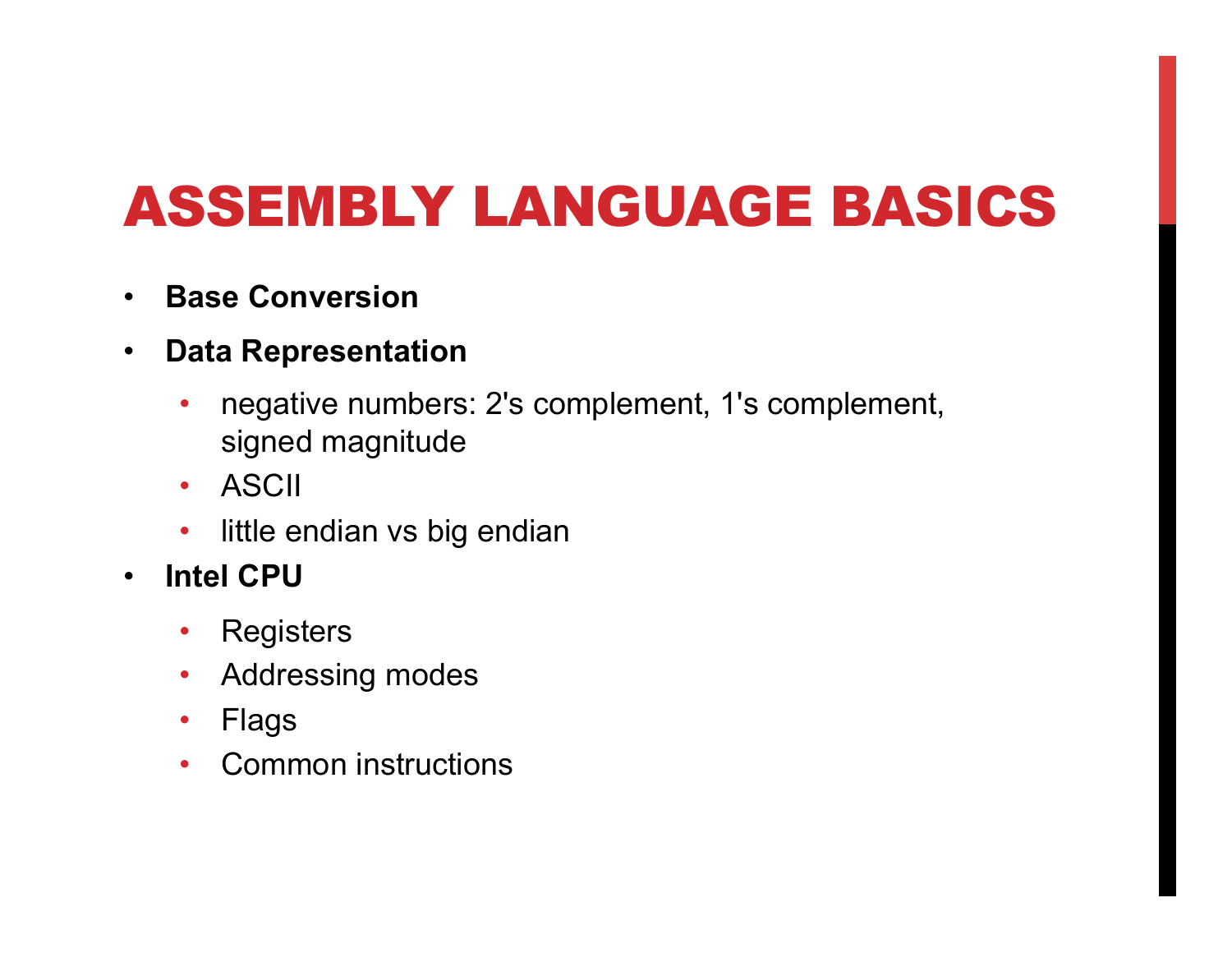## COMMON INSTRUCTIONS

- **Basic Instructions** 
	- MOV, ADD, SUB, INC, DEC, NEG
- **Branching Instructions** 
	- JMP
	- CMP followed by conditional jump
	- signed vs unsigned conditional jumps (e.g. ja vs jg)
- **Bit Manipulation Instructions** 
	- AND, OR, NOT, SHL, SHR, SAL, SAR, ROL, ROR
- **Subroutine Calls** 
	- CALL, RET, PUSH, POP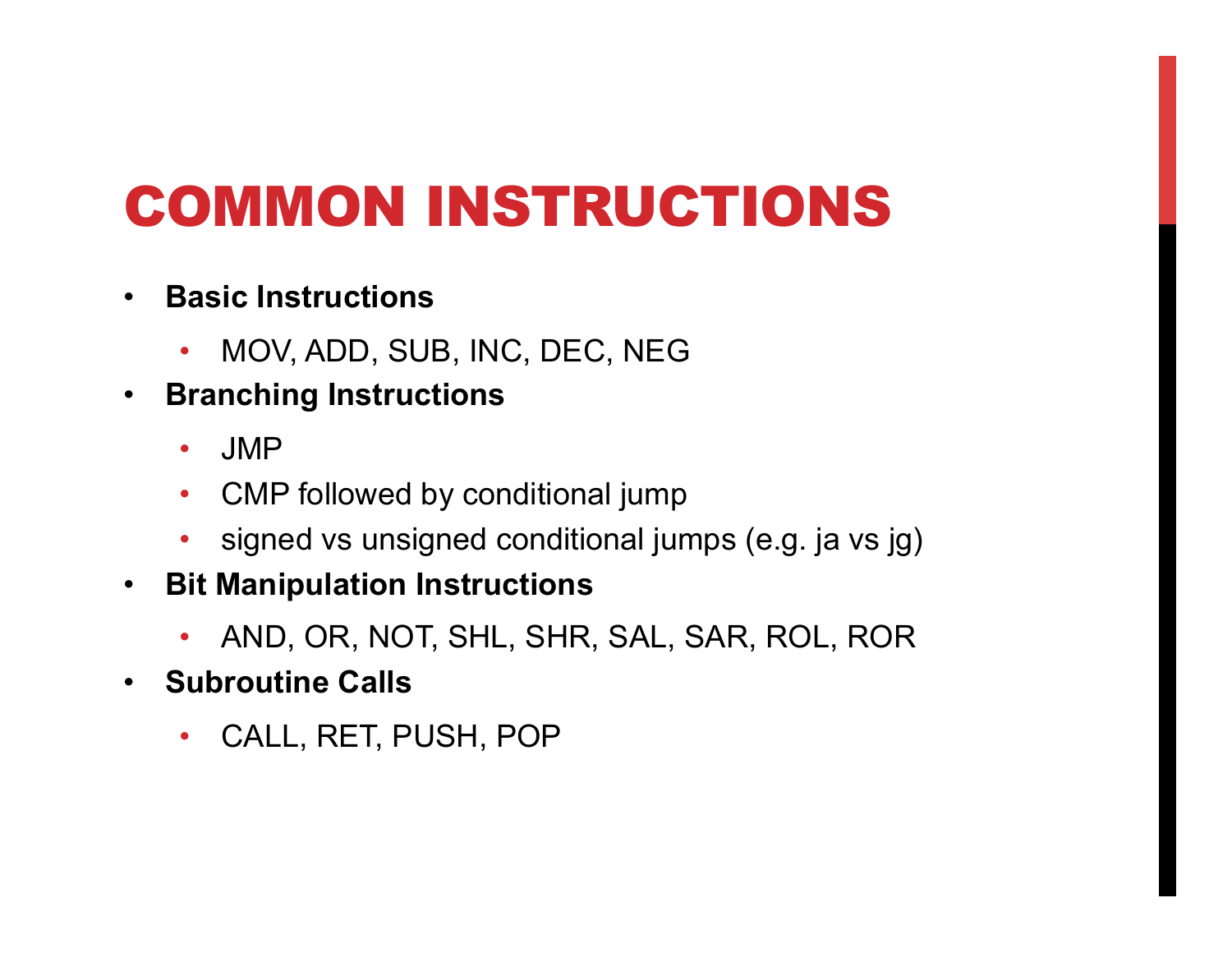### PROGRAMMING IN ASSEMBLY

#### • **NASM directives**

- .data, .bss, .text sections
- dd, dw, db, resd, resw, resb directives
- %define
- **System calls for read & write**
- **Calling C functions from assembly**
- **Writing C functions in assembly**
- **Separate compilation, linking & loading**
- **Interrupts (general principles)**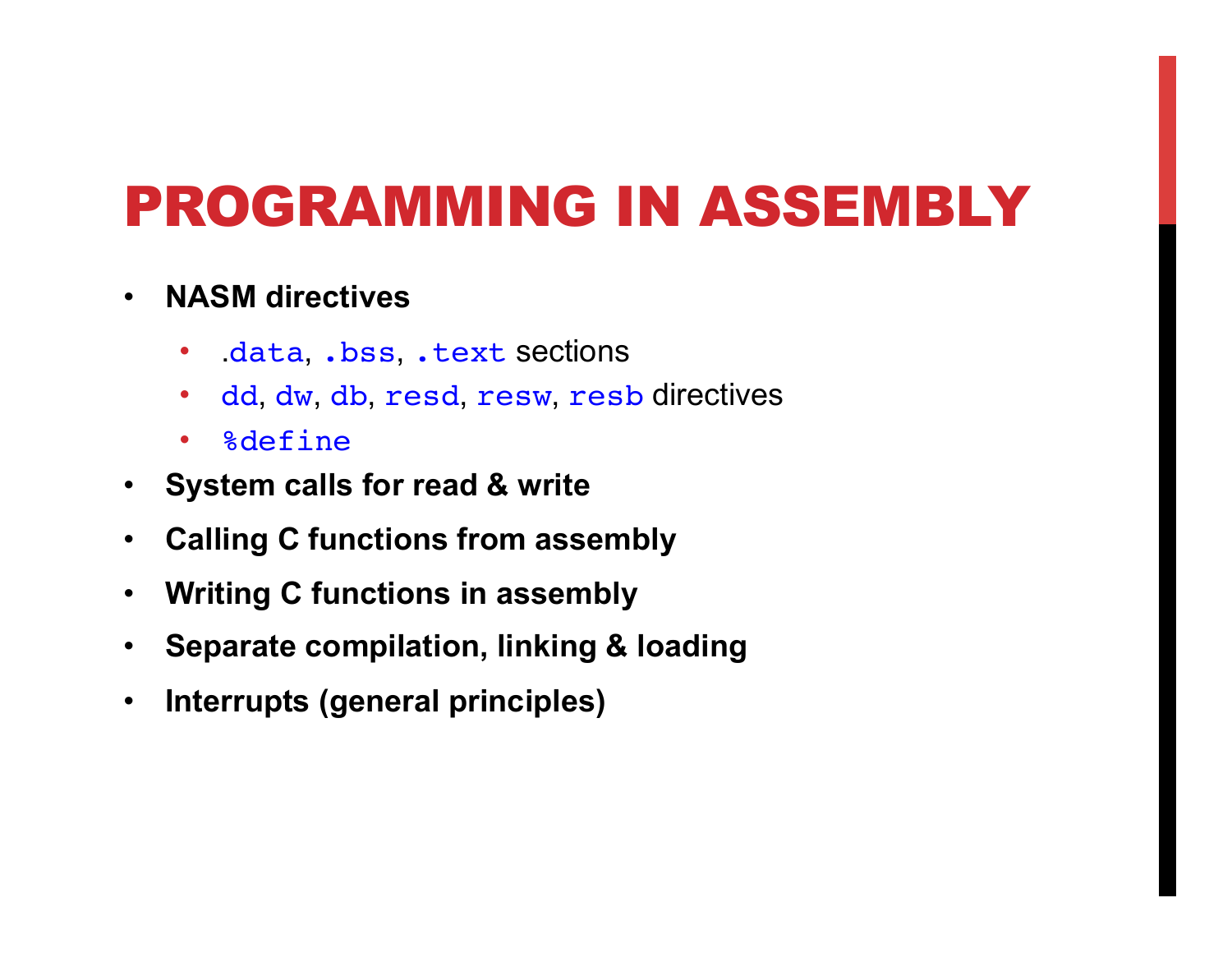## C PROGRAMMING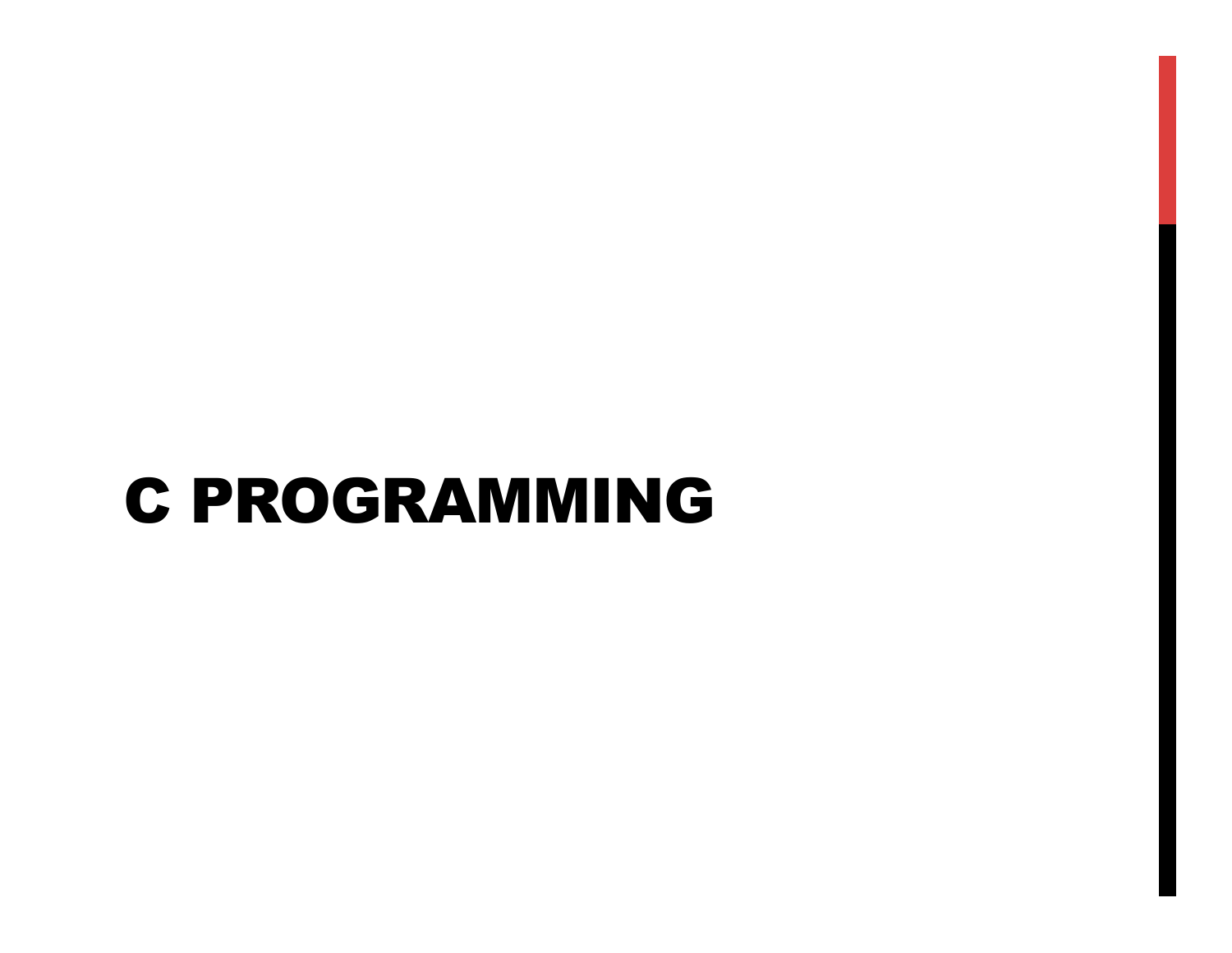## BASIC C SYNTAX

#### • **Functions**

- local variables
- function prototypes
- parameter passing
- return values
- **Header files** 
	- #include <libfuncs.h>
	- #include "mine.h"
	- Guarding with #ifndef ...
- **Separate compilation**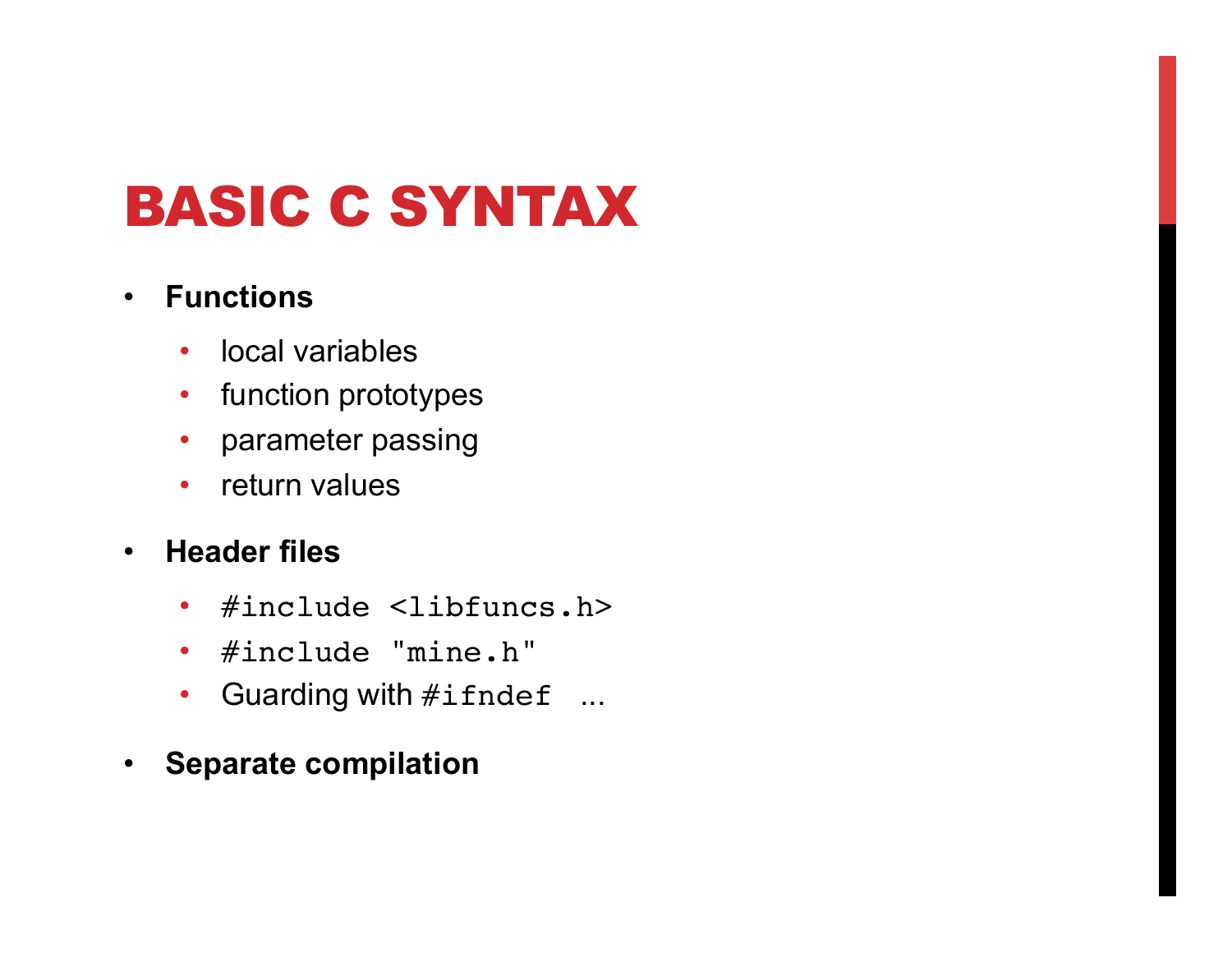#### BASIC I/O

- **Input using scanf()** 
	- %d, %f, %s
	- need &
	- return value
- **Output using printf()**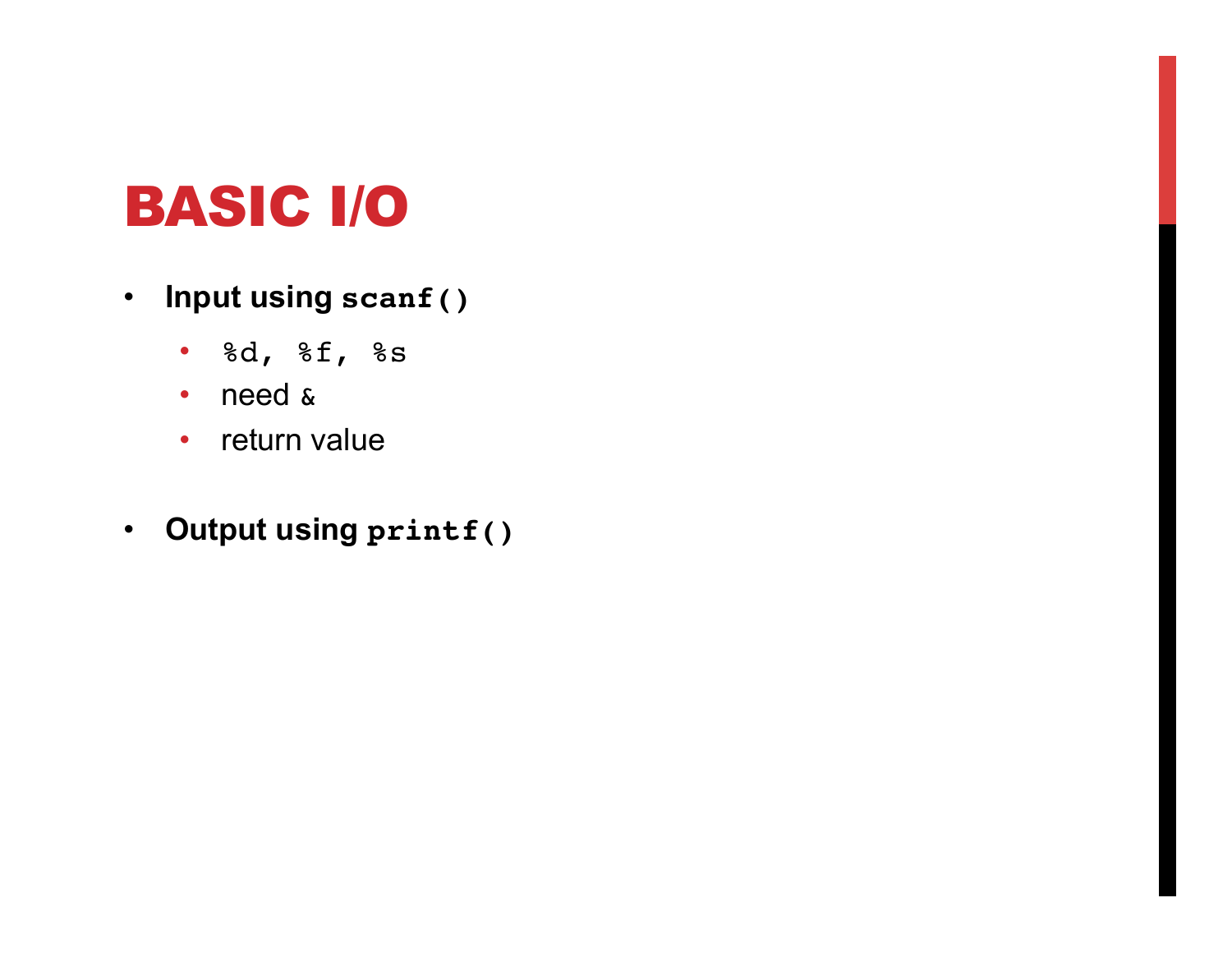### C TYPES

- **Arrays**
- **Structs**
- **Characters & Strings (null terminated)**
- **typedef**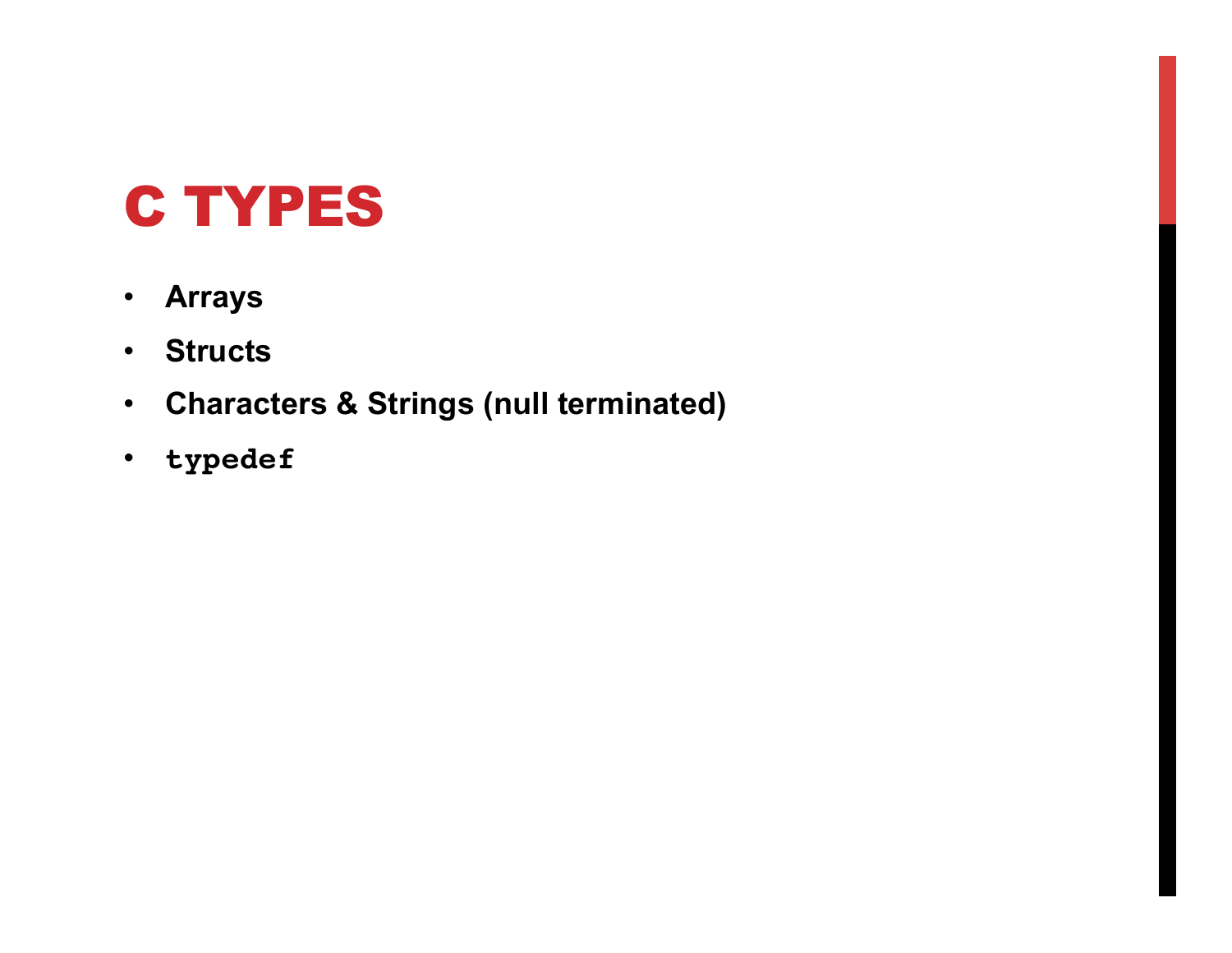#### POINTERS

- **basic pointer use: \* and & operators**
- **pointers and arrays**
- **pointers and strings**
- **pointers to struct**
- **combinations of pointers, struct and arrays**
- **pointer arithmetic**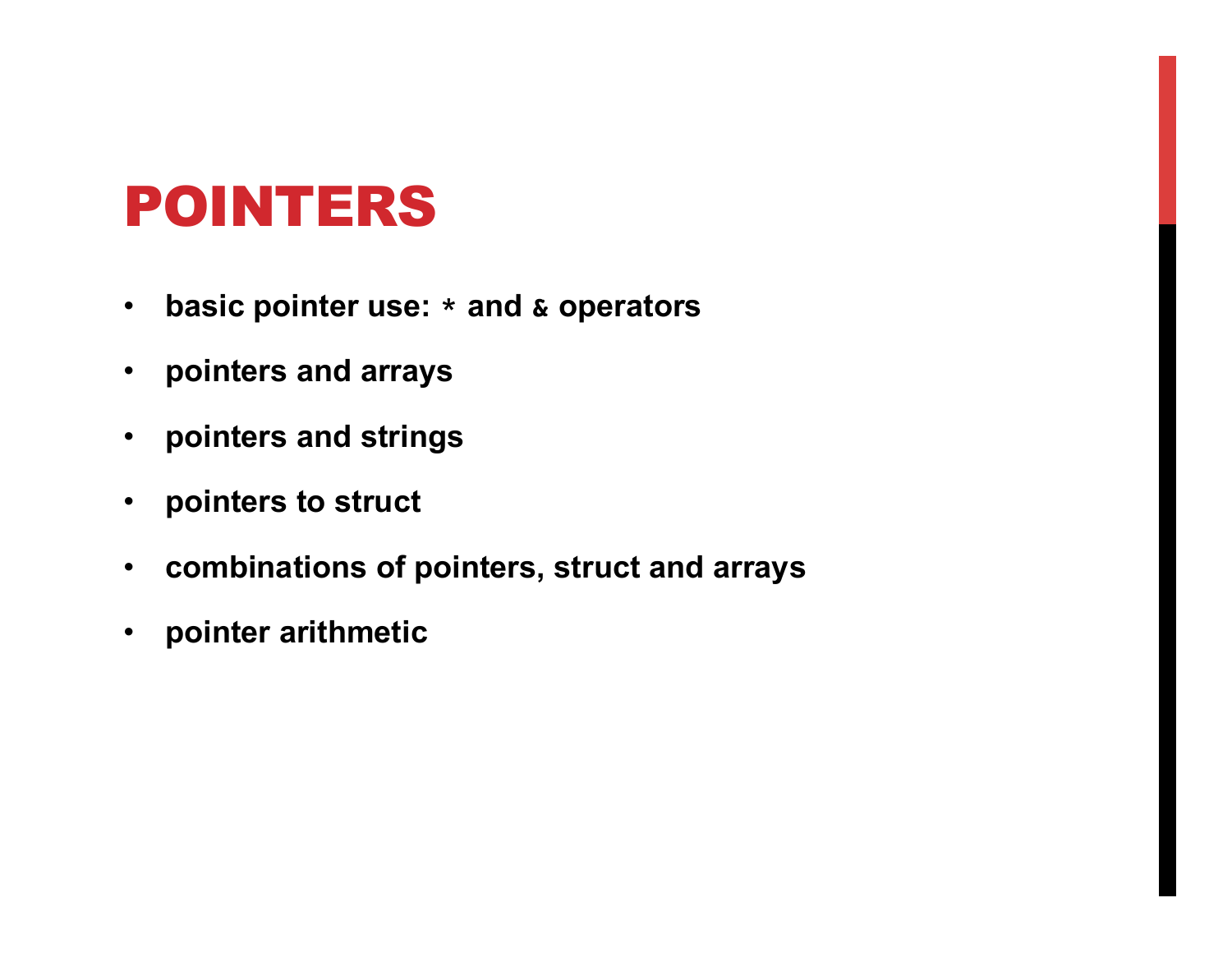### MEMORY ALLOCATION

- **allocating memory on the heap**
- **be able to write programs using these:** 
	- sizeof()
	- malloc()
	- free()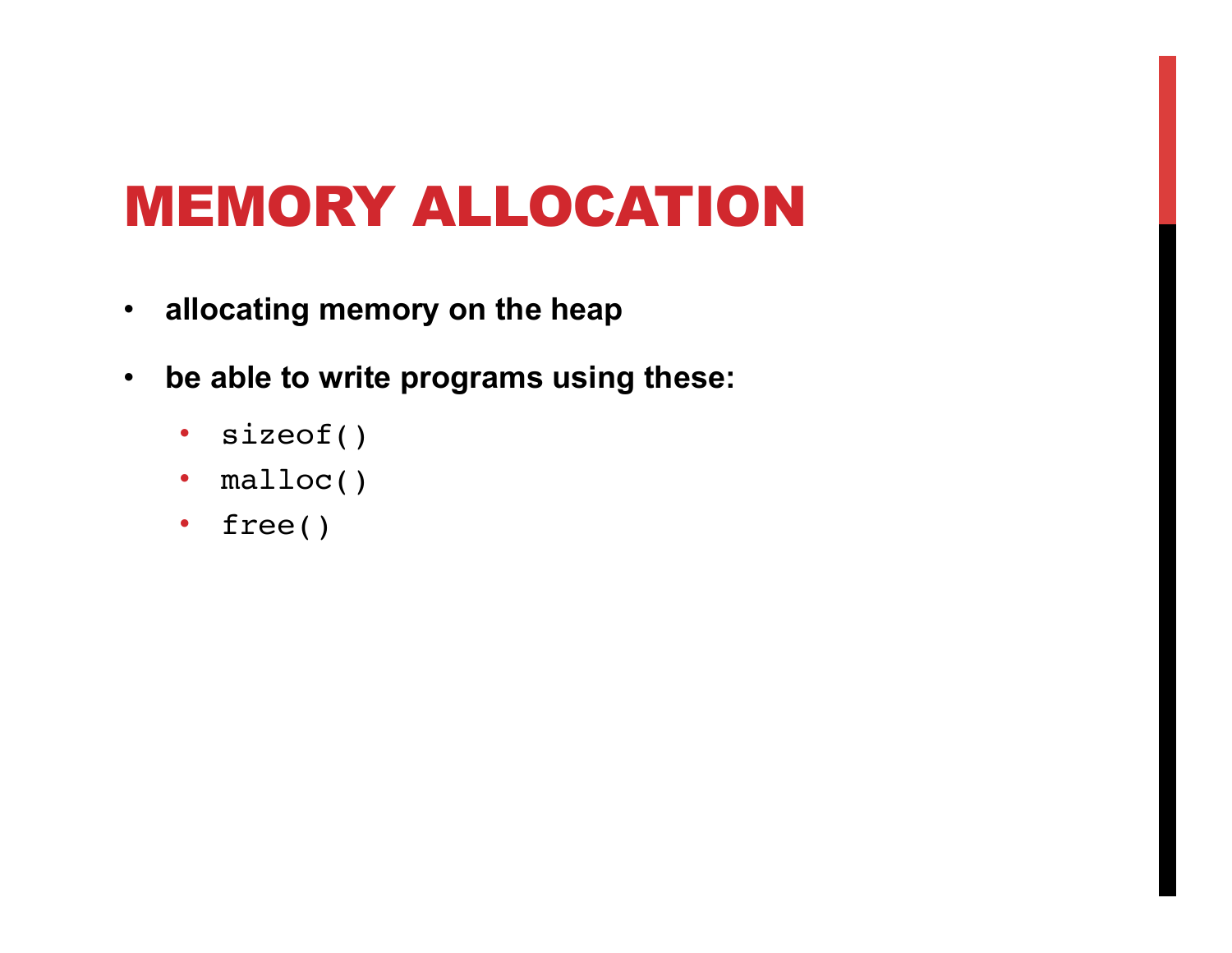#### FUNCTIONS POINTERS

- **declaring function pointers (including using typedef)**
- **assigning values to function pointers**
- **invoking functions using function pointers**
- **function pointers as actual parameter**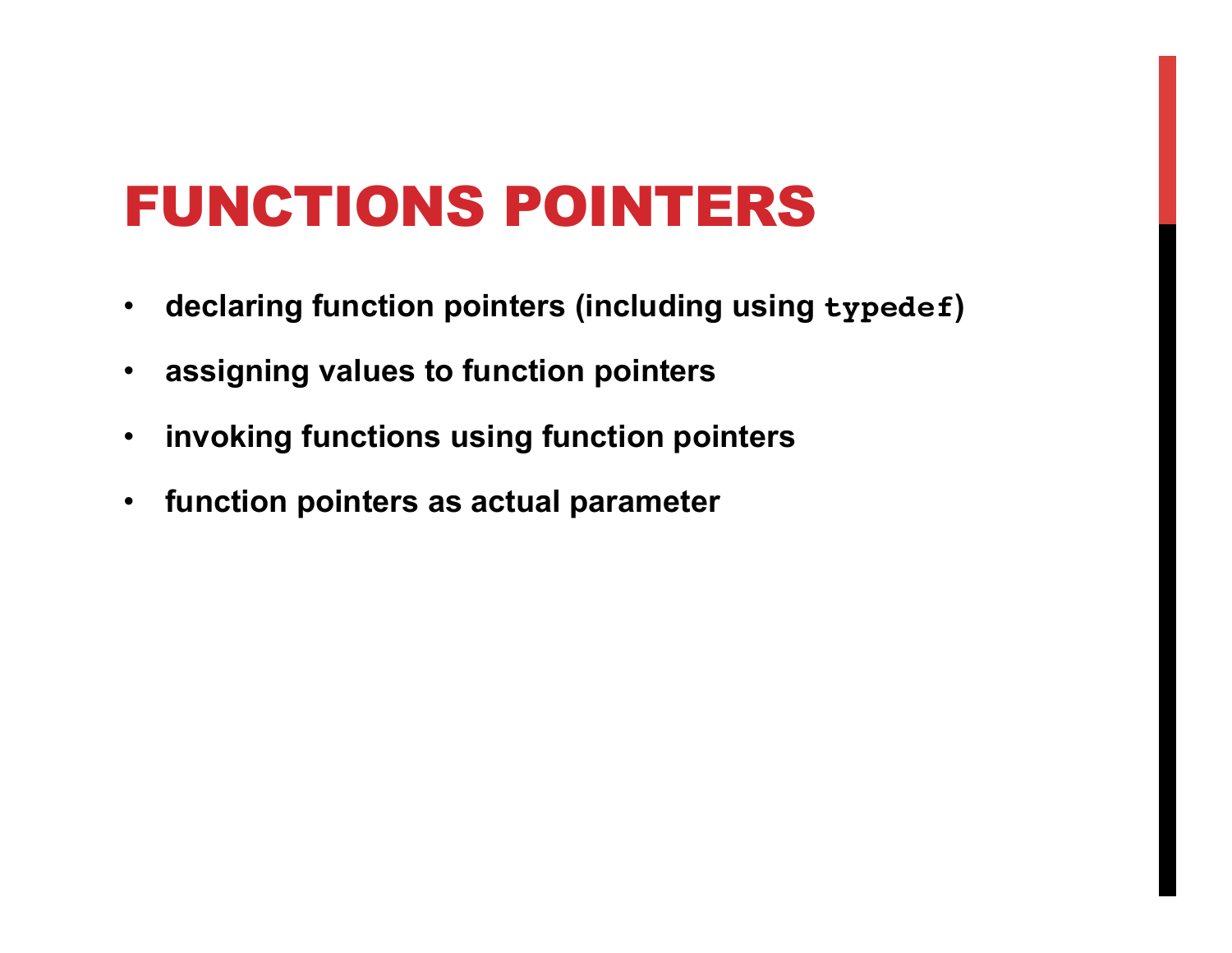## DIGITAL LOGIC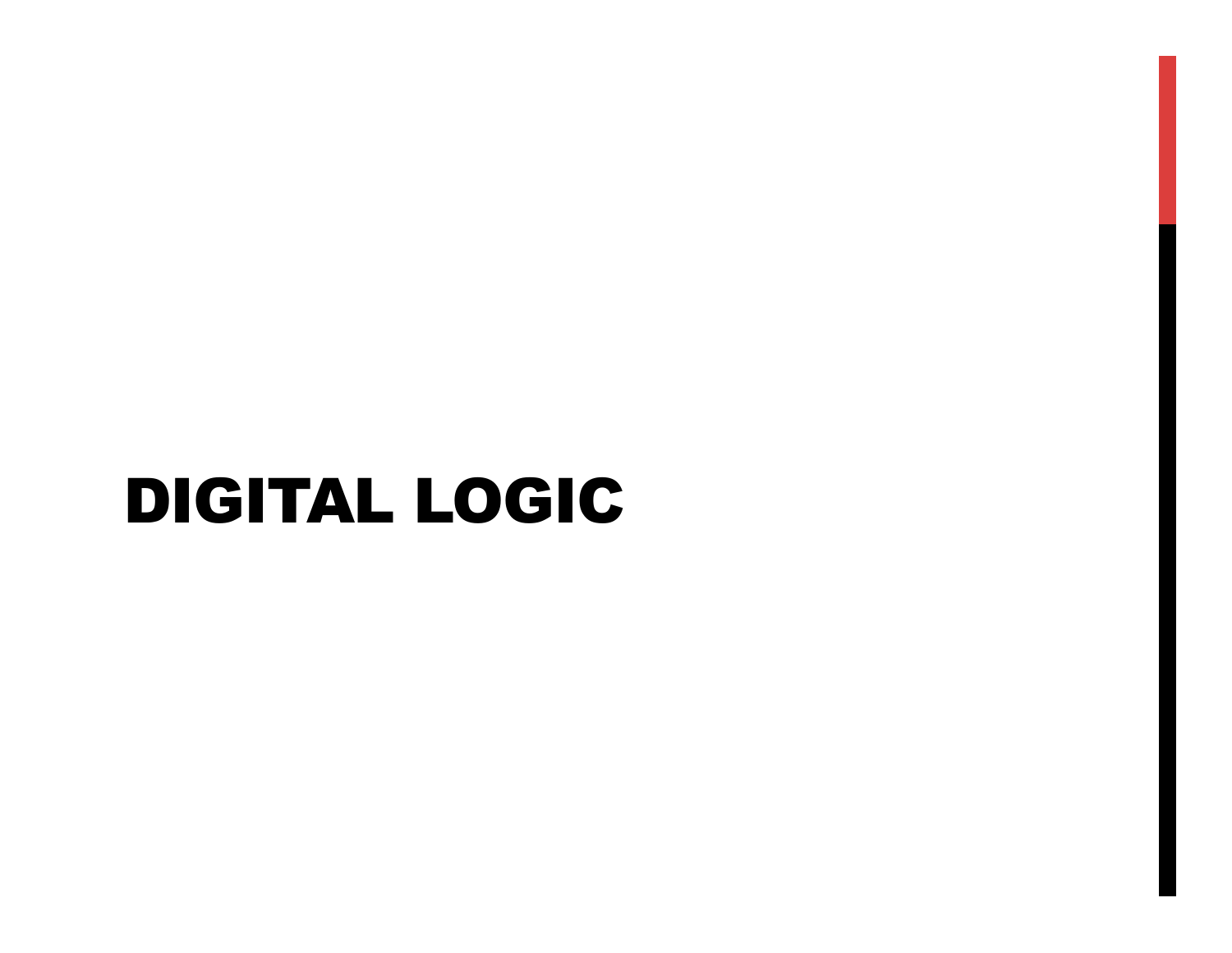### BOOLEAN ALGEBRA

- **Truth Tables**
- **AND OR NOT**
- **Sum of Products (disjunctive normal form)**
- **Product of Sums (conjunctive normal form)**
- **Simplification using axioms & theorems of algebra**
- **Simplification using Karnaugh maps**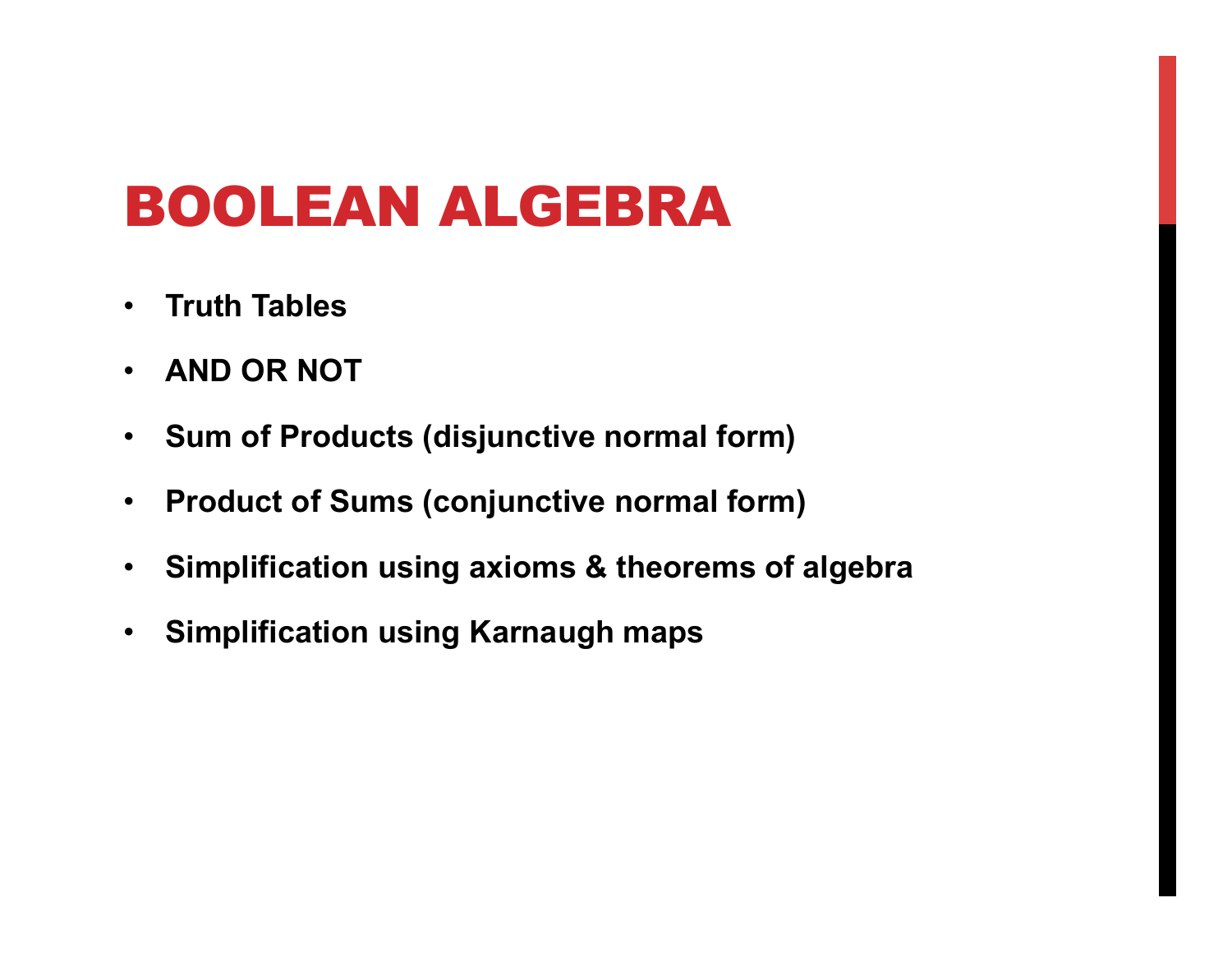#### COMBINATIONAL LOGIC

- **CMOS circuits using MOSFET transistors**
- **combinational vs sequential logic**
- **logic gates: AND, OR, NOT, XOR (plus** *bubbles***)**
- **logic components: MUX, DEMUX, DECODER**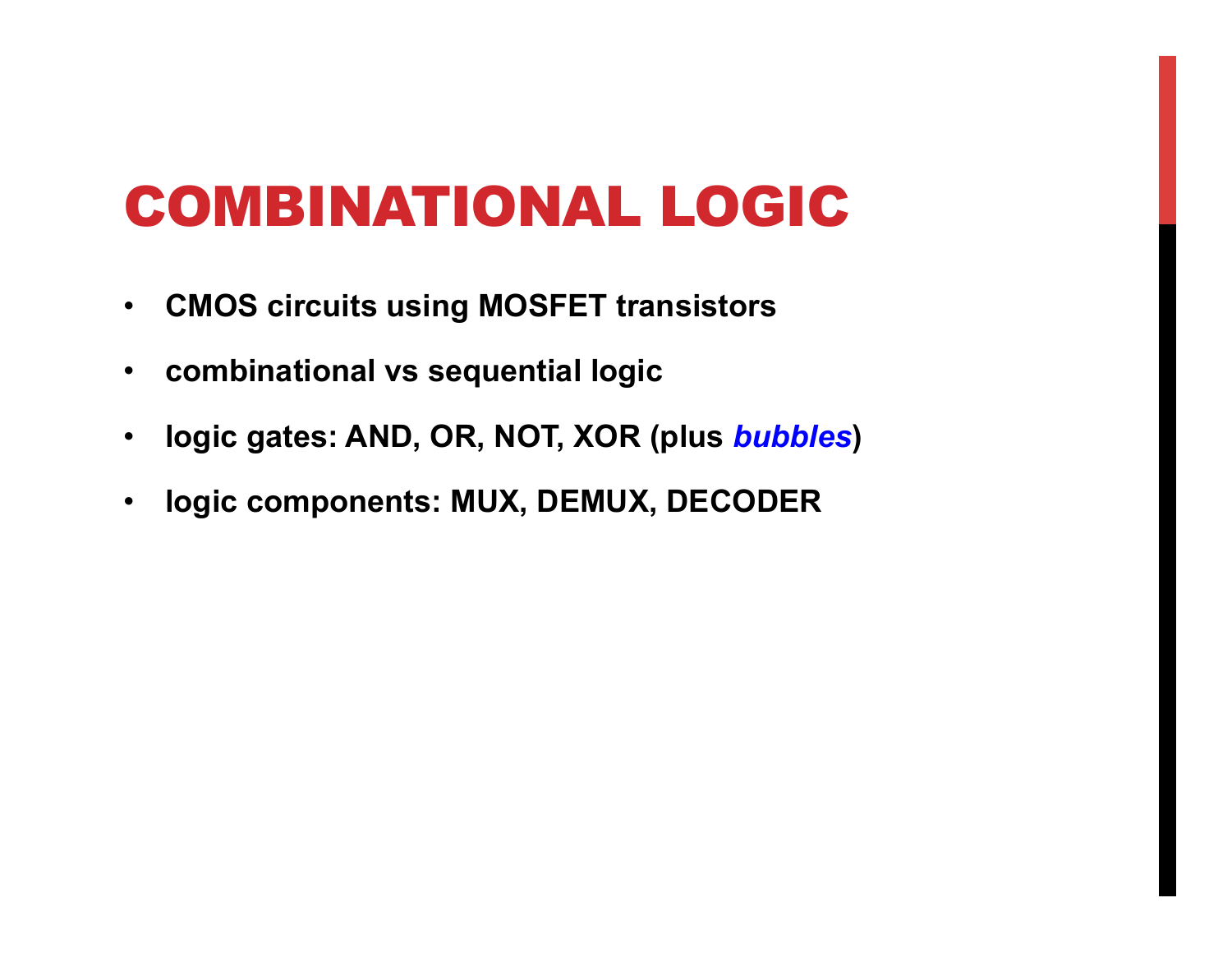#### FLIP FLOPS

- **D flip flops**
- **J-K flip flops**
- **good flip flops vs** *bad*
- **clocks**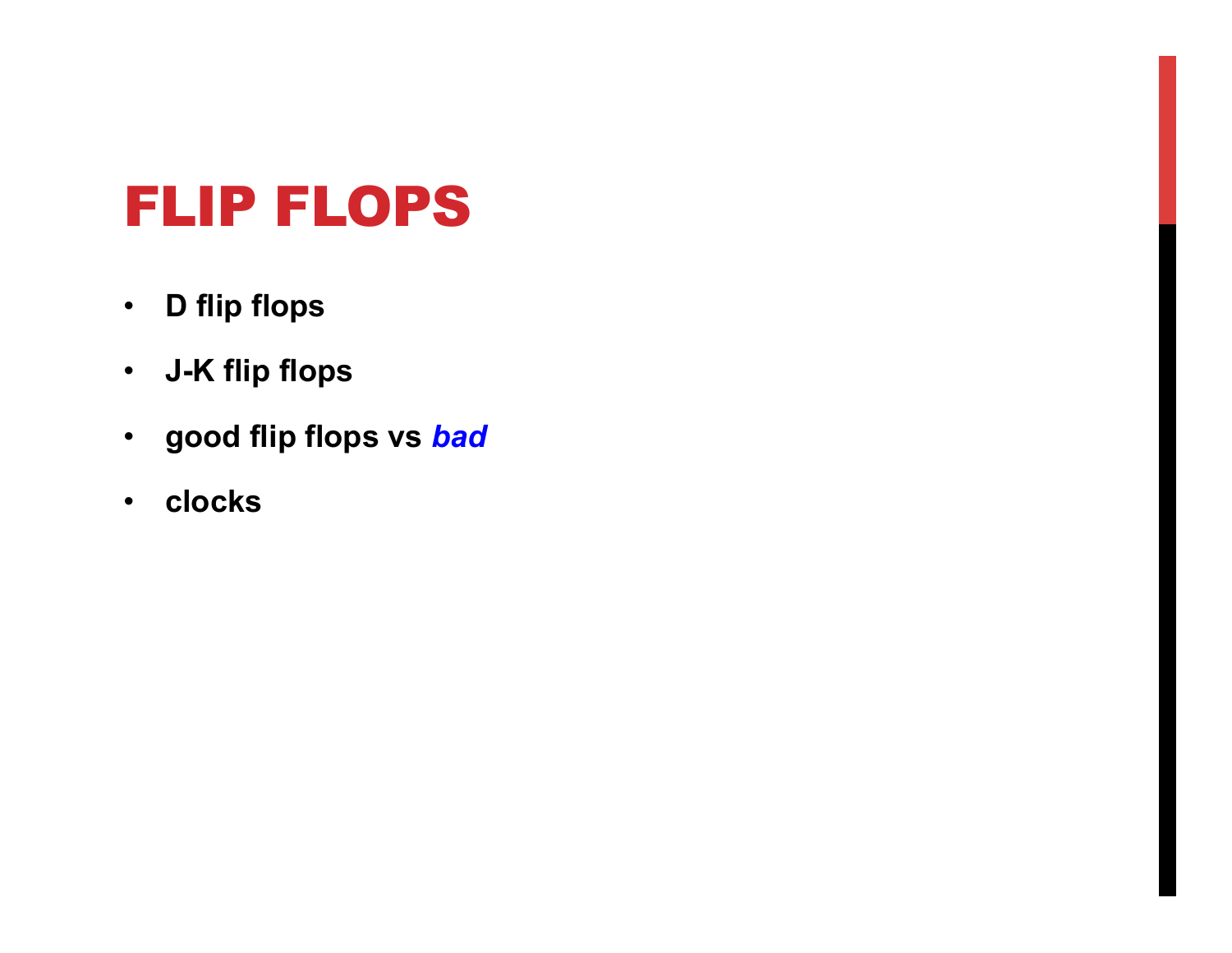#### FINITE STATE MACHINES

- **Implemented using flip flops + gates**
- **State Reduction**
- **State assignment**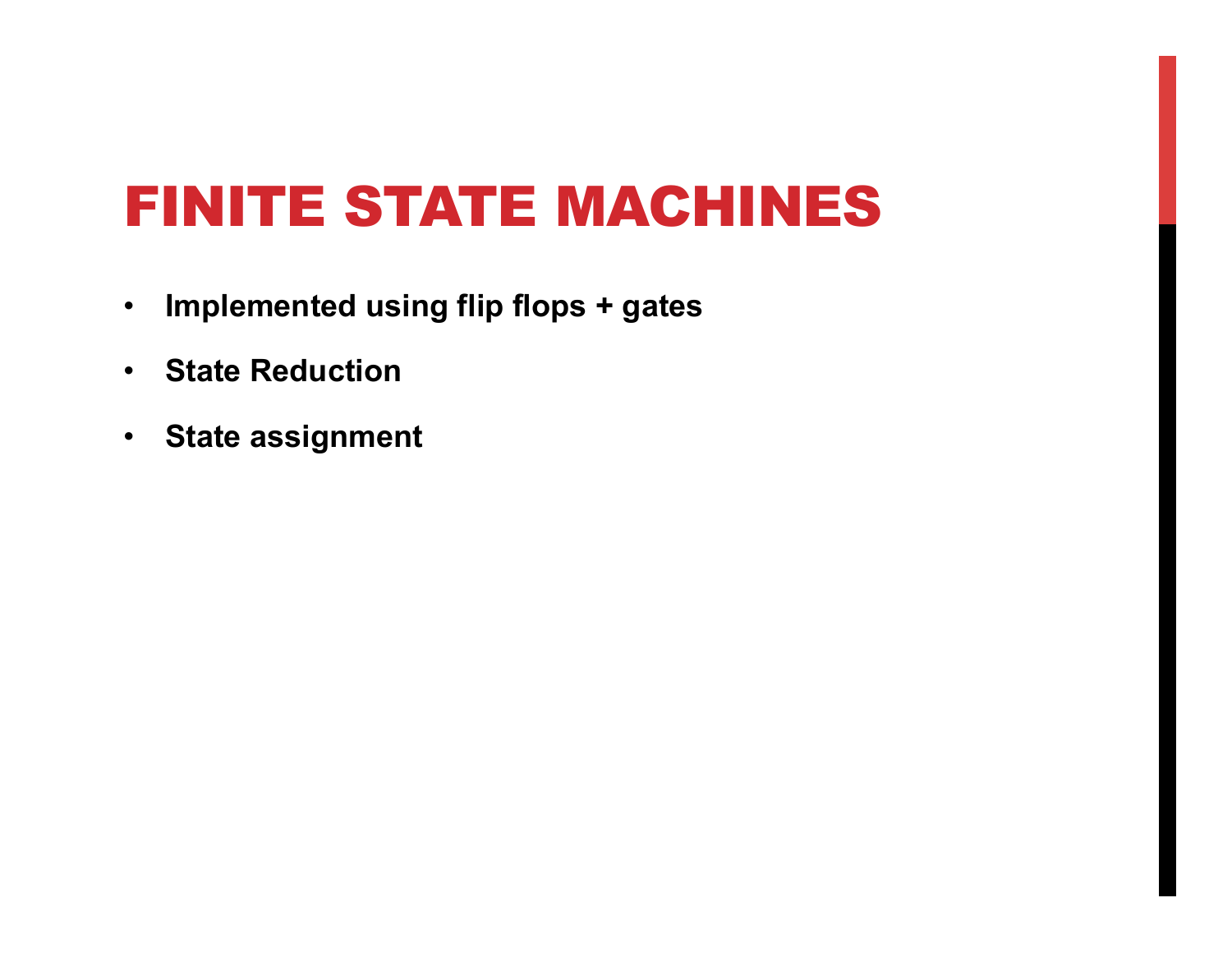# OTHER FINAL EXAM TOPICS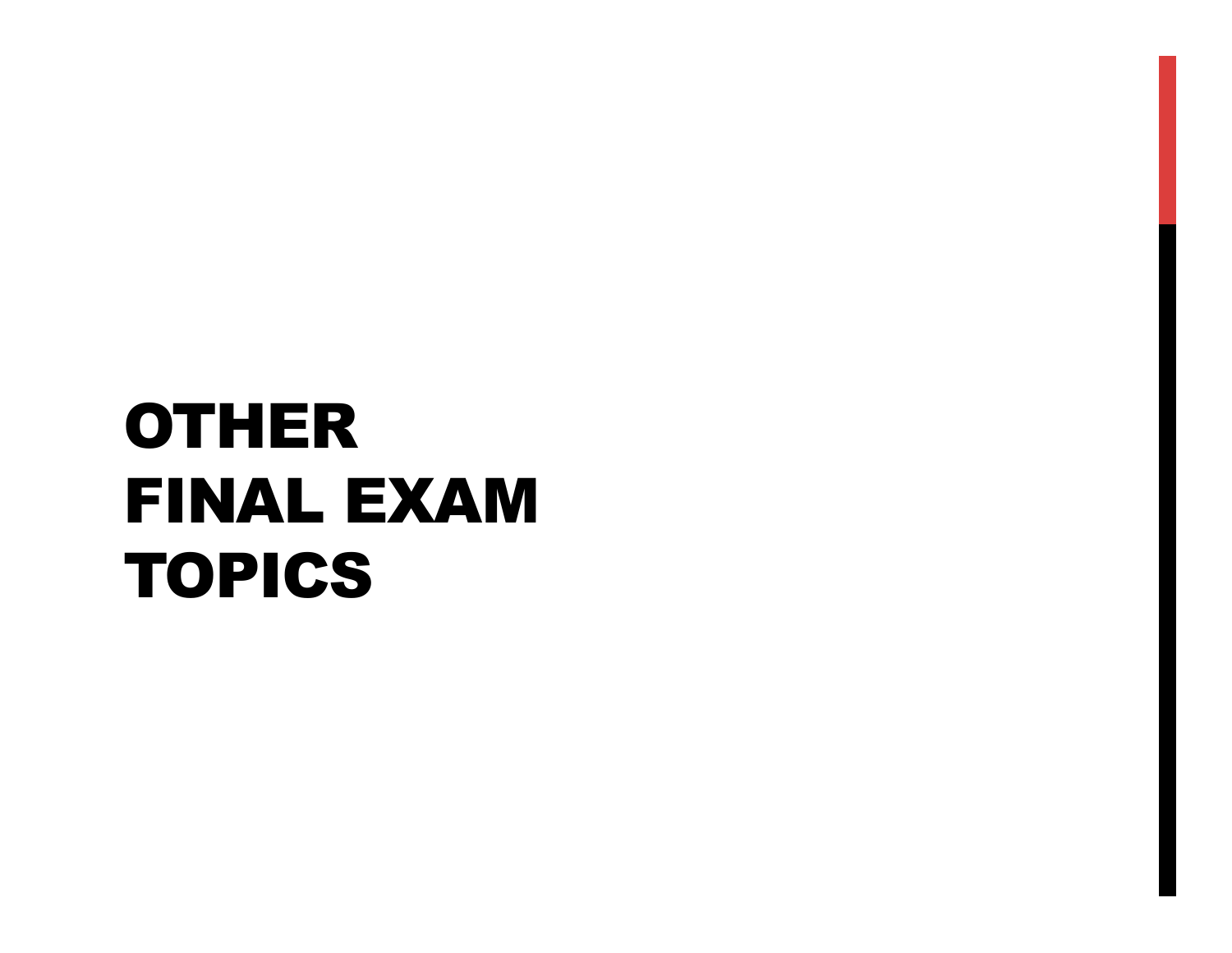## OTHER TOPICS

#### • **Interrupts**

- What are they? why do we use them?
- examples
- typical sequence of events during an interrupt
- **Memory cache** 
	- Why?
	- caching policies
- **Virtual memory** 
	- Why? what problems are solved
	- hardware assisted (TLB)
	- page tables